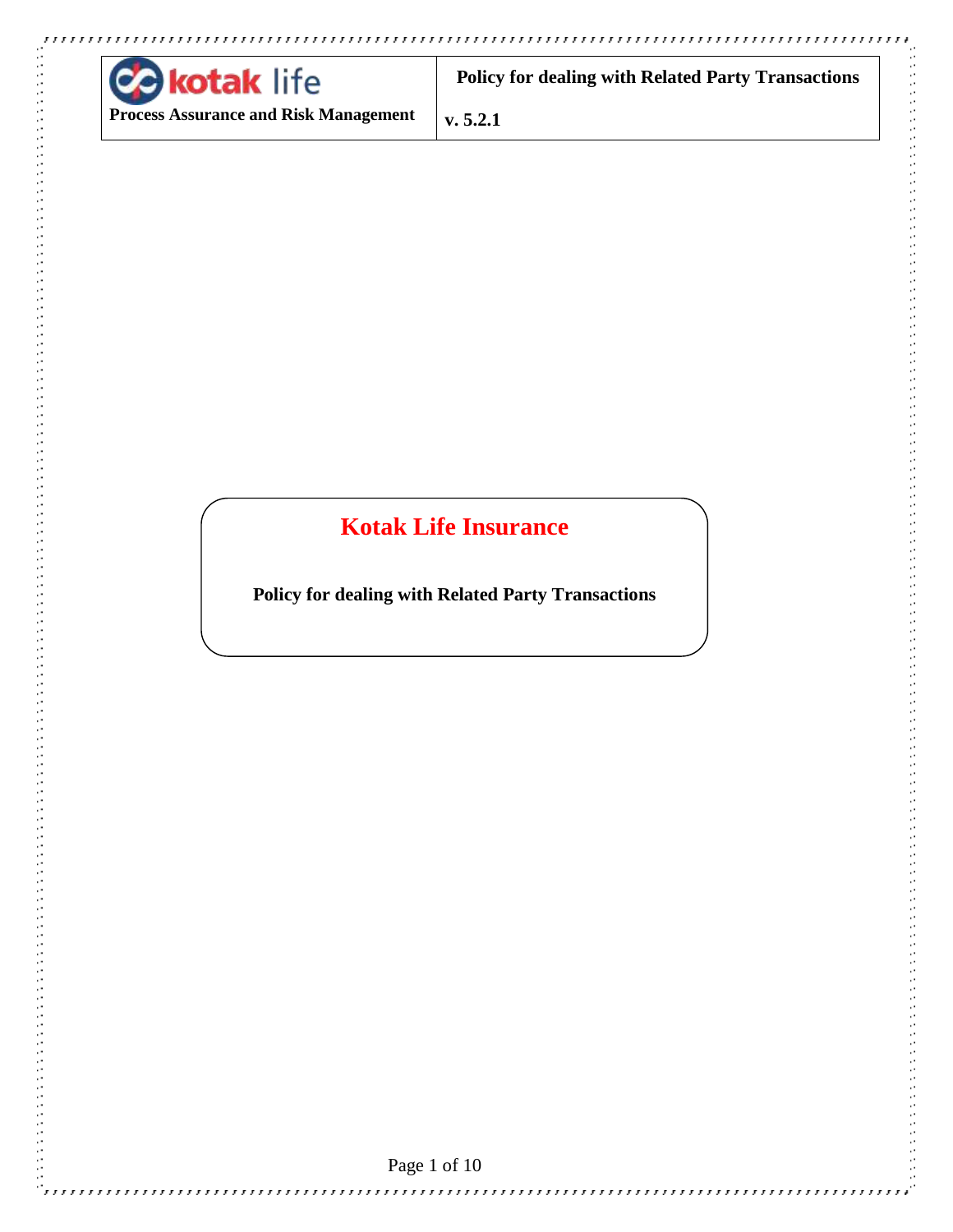

**Policy for dealing with Related Party Transactions**

**Process Assurance and Risk Management**

**v. 5.2.1**

## **Document Management**

| Document Reference No.     |                        | PARM/20-21/11          |                       |            |  |
|----------------------------|------------------------|------------------------|-----------------------|------------|--|
| <b>Document Issue Date</b> |                        | 29/04/2020             |                       |            |  |
| <b>Process Owner</b>       |                        | <b>Compliance Team</b> |                       |            |  |
| <b>Particulars</b>         | <b>Name</b>            | <b>Section</b>         | Designation $\&$      | Date       |  |
|                            |                        |                        | <b>Department</b>     |            |  |
| Prepared by                | Pallavi Kathal         | <b>Whole Document</b>  | <b>AVP-Compliance</b> | 28/04/2020 |  |
| Approved by                | <b>Audit Committee</b> | <b>Whole Document</b>  |                       | 29/04/2020 |  |

## **Change Management**

| <b>Date</b>         | <b>Version</b> | <b>Author</b>        | <b>Section</b>                                                                                                                                                                                                   | <b>Amendment</b>                                                                                                                           |
|---------------------|----------------|----------------------|------------------------------------------------------------------------------------------------------------------------------------------------------------------------------------------------------------------|--------------------------------------------------------------------------------------------------------------------------------------------|
| July 28, 2015       | 1.1.1          | <b>Kaushal Bhute</b> | Whole<br>Document                                                                                                                                                                                                | Originally approved in<br>the 81 <sup>st</sup> Board Meeting.                                                                              |
| January 28,<br>2016 | 2.2.1          | <b>Kaushal Bhute</b> | Section-3<br>1. Added<br>definition of<br>"Arms"<br>Length<br>Transactions<br>, 2<br>and<br>"Ordinary<br>Course<br>of<br>Business"<br>Addition of<br>2.<br>Annexure-2<br>for "Format<br>of Omnibus<br>Approval". | Further amended in the<br>83 <sup>rd</sup> Board Meeting dated<br>$28^{th}$ January, $2016,26^{th}$<br>April, 2017 & $27th$ April,<br>2018 |
| July 18, 2018       | 3.2.1          | Rahul Deshpande      | Any body<br>corporate which<br>$is -$<br>•a holding,<br>subsidiary, joint<br>venture or an<br>associate of such<br>company; or<br>• a subsidiary of a                                                            | Amended in the Board<br>Meeting dated 18 <sup>th</sup> July,<br>2018.                                                                      |

 $\mathbf{r}$ 

,,,,,,,,,,,,,,,,,,,,,,,,,,,,,

 $\frac{1}{2}$ rrrr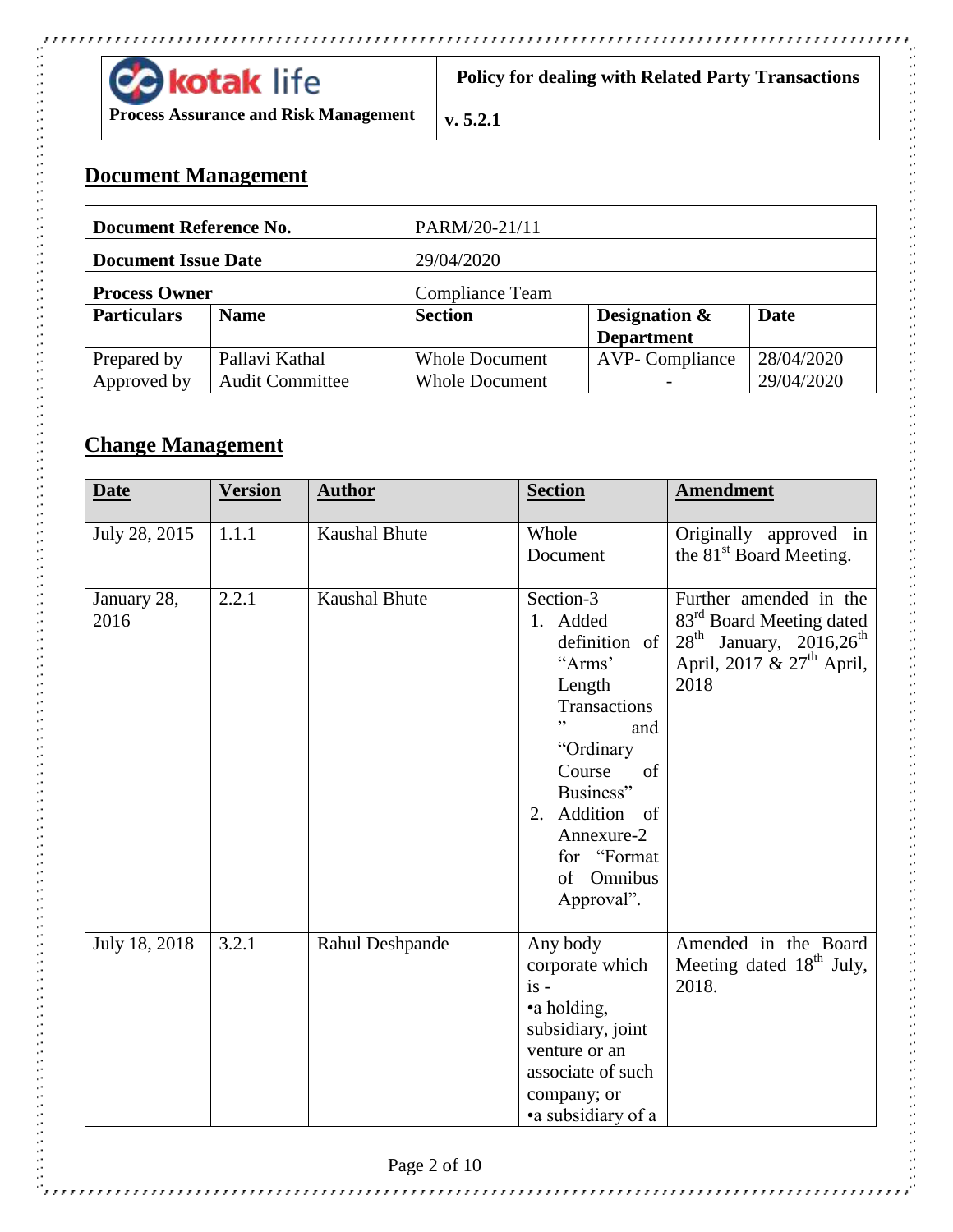

<sup>5</sup>rrrrrrr

,,,,,,,,,,,,,,,,,,,,,,,,,,,,,,,,

**Policy for dealing with Related Party Transactions**

**Process Assurance and Risk Management**

**v. 5.2.1**

| <b>Date</b>   | <b>Version</b> | <b>Author</b>   | <b>Section</b>                                                                                                                                                                                                                                                                                                                                                                                                                                                                                                              | <b>Amendment</b>                                                       |
|---------------|----------------|-----------------|-----------------------------------------------------------------------------------------------------------------------------------------------------------------------------------------------------------------------------------------------------------------------------------------------------------------------------------------------------------------------------------------------------------------------------------------------------------------------------------------------------------------------------|------------------------------------------------------------------------|
|               |                |                 | holding company<br>to which it is<br>also a subsidiary;<br><b>or</b><br>•an investing<br>company or the<br>venturer of the<br>company;<br>Explanation —<br>For the purpose<br>of this clause,<br>"the investing<br>company or the<br>venturer of a<br>company" means<br>a body corporate<br>whose<br>investment in the<br>company would<br>result in the<br>company<br>becoming an<br>associate<br>company of the<br>body corporate;<br>•director or KMP<br>of the holding<br>company of such<br>company or his<br>relative |                                                                        |
| April 26,2019 | 4.2.1          | Rahul Deshpande | Definition of<br>Related Party —<br>director (other<br>than Independent<br>Director) or<br>KMP of the<br>holding company<br>of such company<br>or his relative                                                                                                                                                                                                                                                                                                                                                              | Amended in the Board<br>Meeting dated 26 <sup>th</sup> April,<br>2019. |
| April 29,2020 | 5.2.1          | Pallavi Kathal  | Definitions                                                                                                                                                                                                                                                                                                                                                                                                                                                                                                                 | "Ordinary<br>Scope<br>of<br>of<br>business"<br>course<br>increased.    |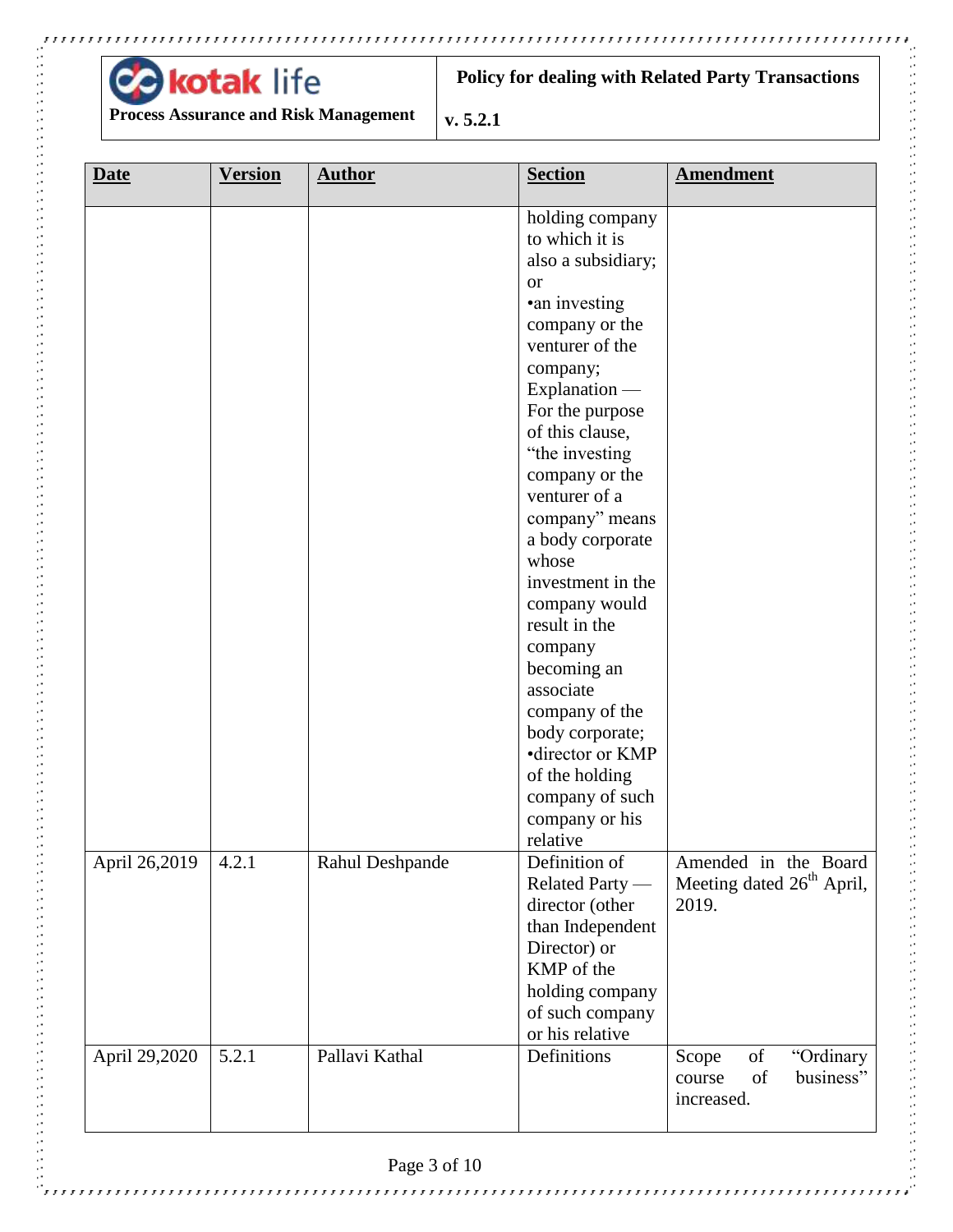

 $\mathcal{C}$  , , , , , , , , , , , , ,

**Policy for dealing with Related Party Transactions**

**Process Assurance and Risk Management**

**v. 5.2.1**

| <b>Date</b> | <b>Version</b> | <b>Author</b> | <b>Section</b> | Amendment                                                   |
|-------------|----------------|---------------|----------------|-------------------------------------------------------------|
|             |                |               |                | Amended in the Board<br>Meeting dated $29th$ April,<br>2020 |

,,,,,,,,,,,,,,,,,,,,,,,,,,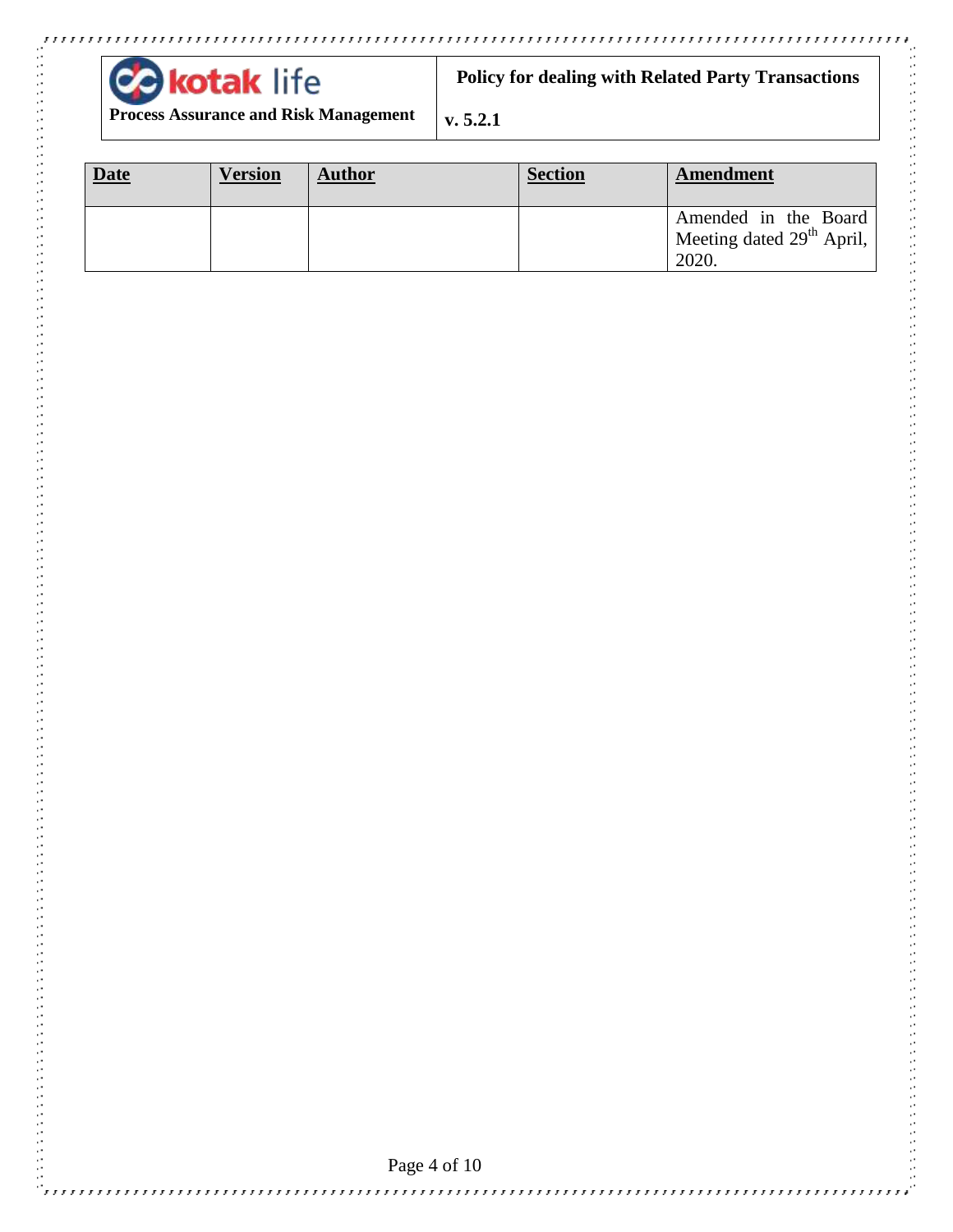

**COLLANS** 

**Policy for dealing with Related Party Transactions** 

**Process Assurance and Risk Management** 

 $v. 5.2.1$ 

# Table of content

,,,,,,,,,,,,,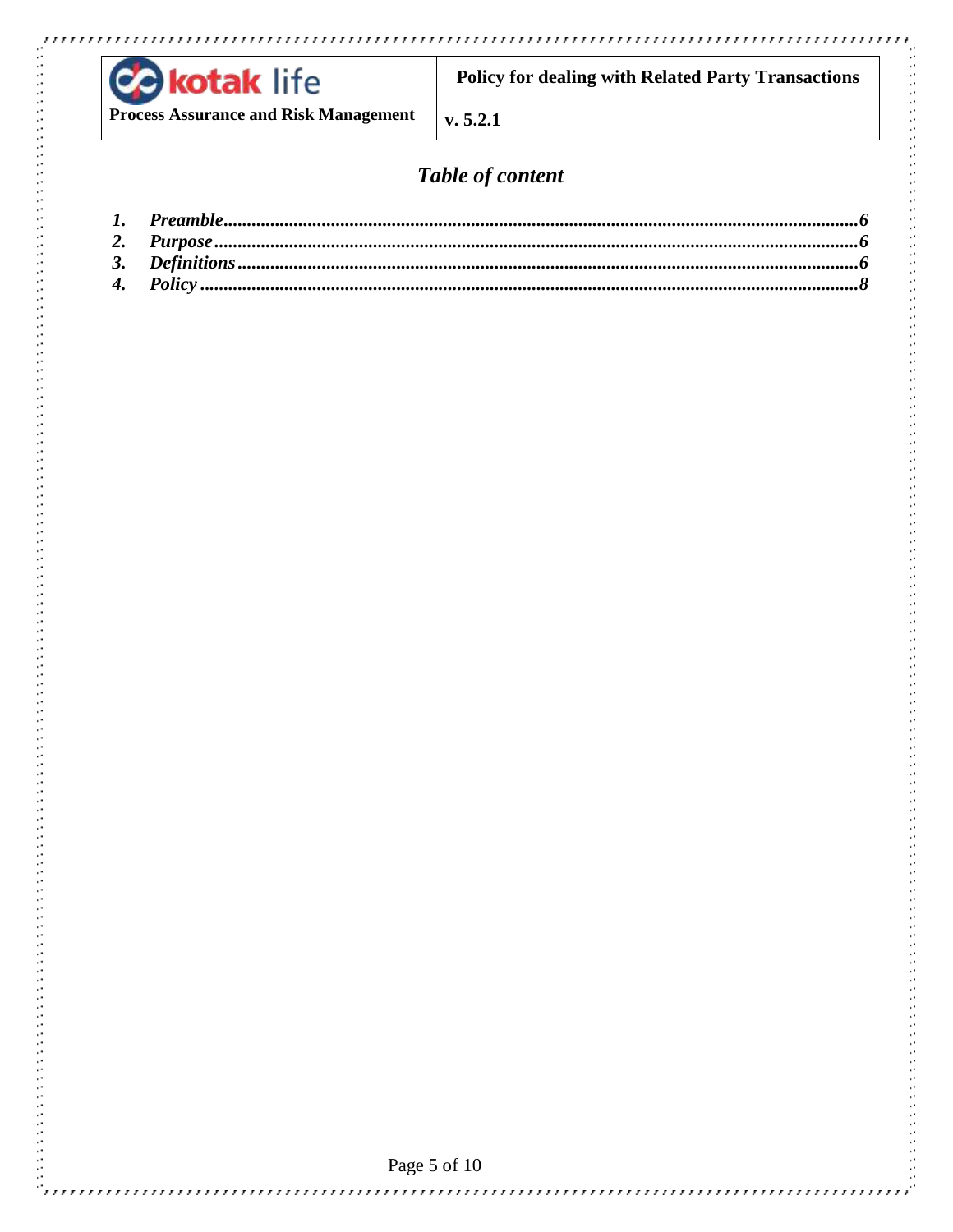

**Process Assurance and Risk Management**

## <span id="page-5-0"></span>*1. Preamble*

The Board of Directors (the Board) of Kotak Mahindra Life Insurance Company Ltd (KLI) has adopted the following policy and procedures with regard to related party transactions as defined below. The Audit Committee will review and may amend this policy from time to time.

This policy will be applicable to the Kotak Mahindra Life Insurance Company Ltd (KLI). This policy is to regulate transactions between the Kotak Mahindra Life Insurance Company Ltd and its related parties based on the applicable laws and regulations.

## <span id="page-5-1"></span>*2. Purpose*

This policy is framed as per requirement of the Companies Act, 2013 and is intended to ensure the proper approval and reporting of transactions between Kotak Mahindra Life Insurance Company Ltd and its related parties. Such transactions are appropriate only if they are in the best interest of KLI and its shareholders. KLI is required to disclose each year in its financial statements, transactions between KLI and related parties as well as its policy concerning transactions with related parties.

## <span id="page-5-2"></span>*3. Definitions*

- i) Audit Committee or Committee means Committee consisting of Board of Directors of the Company as per the provisions of the Companies Act, 2013 (the Act).
- ii) "Arm's length transaction" means transaction between two related parties that is conducted as if the parties were unrelated.
- iii) Board means body of elected directors of the Company responsible for overseeing operations of the Company.
- iv) Control shall have the same meaning as defined in SEBI (Substantial Acquisition of Shares and Takeovers) Regulations, 2011 which is as follows  $-$  -Controll includes the right to appoint majority of the directors or to control the management or policy decisions exercisable by a person or persons acting individually or in concert, directly or indirectly, including by virtue of their shareholding or management rights or shareholders agreements or voting agreements or in any other manner.
- v) Key Managerial Personnel means key managerial personnel (KMP) as defined under the Act and includes
	- a. Managing Director, or Chief Executive Officer or manager and in their absence, a whole-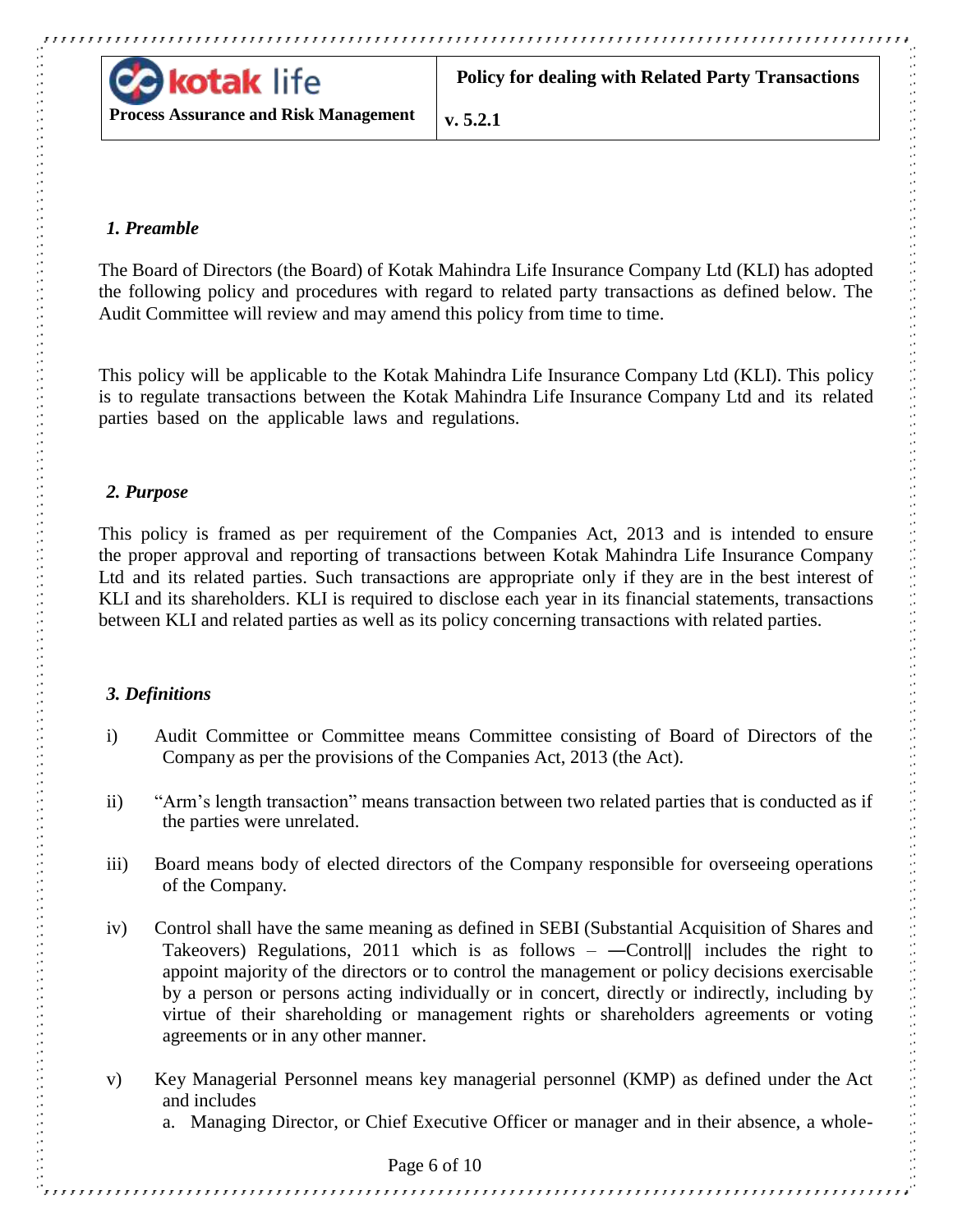

**Policy for dealing with Related Party Transactions**

**Process Assurance and Risk Management**

**v. 5.2.1**

time director;

- b. Company Secretary; and
- c. Chief Financial Officer
- 

- vi) "Ordinary course of business" The term ordinary course of business is not defined under the Act or rules made there under. For the purpose of this policy, the ordinary course of business will include the transactions undertaken
	- in the normal course of insurance business as permitted by law / regulations.
	- as part of customary business practices or by its long standing conduct.
	- permitted by IRDAI or any other law for the time being in force.
	- The following are examples of related party transactions which are undertaken in the normal course of business by the company:
		- Insurance Premium
		- Investment income
		- Commission
		- Bank Charges
		- Shared Services with holding and fellow subsidiaries
		- Investment Transactions
		- KMP and Director payments

vii) Policy means related party transaction policy.

viii) Related party is defined under section 2(76) of the Act as:

- 1. director or his relative;
- 2. Key Managerial Personnel or his relative;
- 3. firm, in which a director, manager or his relative is a partner;
- 4. private company in which a director or manager or his relative is a member or director;
- 5. public company in which a director or manager is a director and holds along with his relatives, more than 2% of its paid-up share capital;
- 6. any body corporate whose Board of Directors (BOD), managing director or manager is accustomed to act in accordance with the advice, directions or instructions of a director or manager (except where provided in professional capacity);
- 7. any person under whose advice, directions or instructions a director or manager is accustomed to act (except where provided in professional capacity);
- 8. any body corporate which is -
- a holding, subsidiary, joint venture or an associate of such company; or
- a subsidiary of a holding company to which it is also a subsidiary; or
- an investing company or the venturer of the company; Explanation — For the purpose of this clause, "the investing company or the venturer of a company" means a body corporate whose investment in the company would result in the company becoming an associate company of the body corporate
- director (other than Independent Director) or KMP of the holding company of such company or his relative

#### Page 7 of 10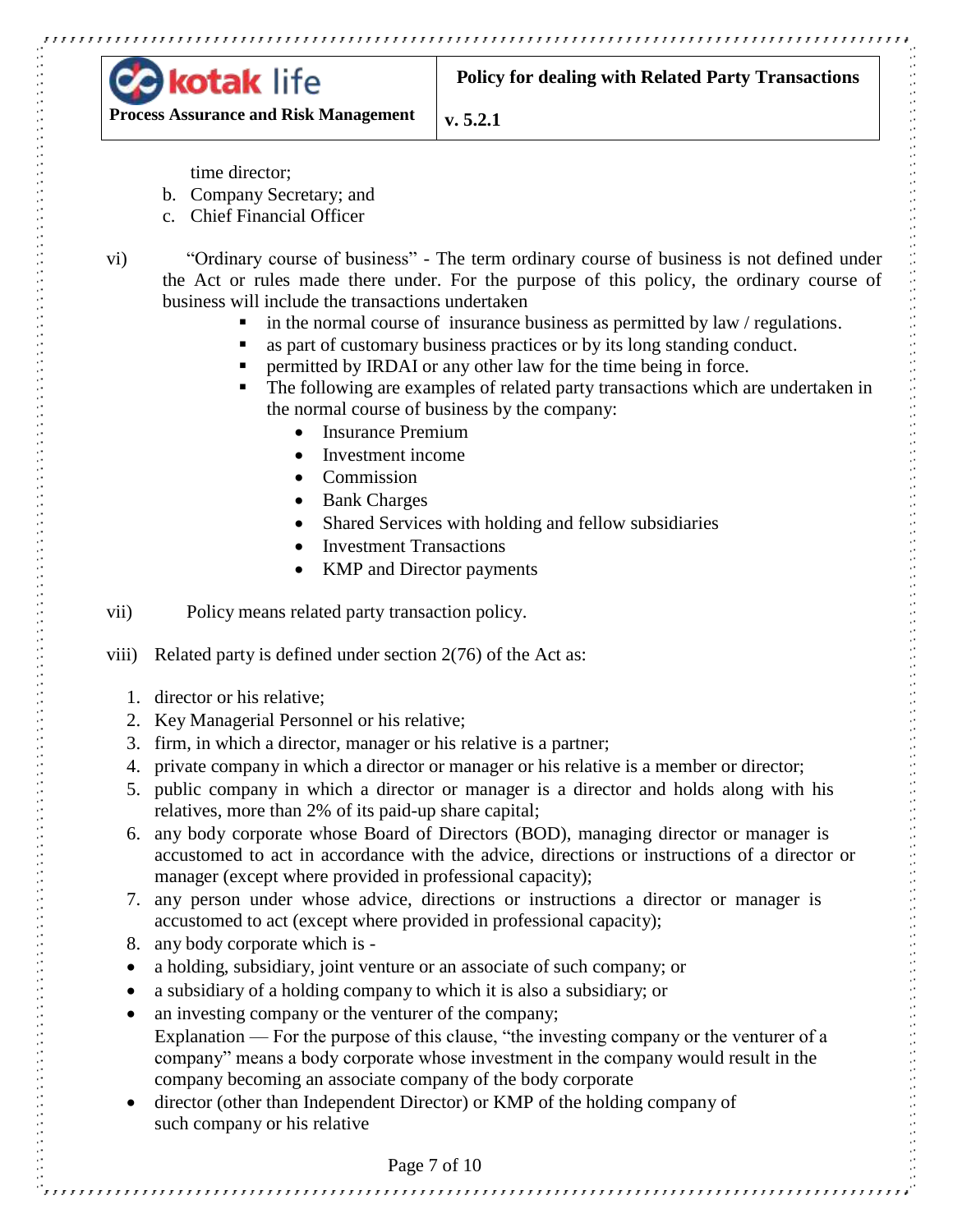

**Process Assurance and Risk Management**

a related party as per accounting standard 18.

#### **Relative:**

Relative is defined under section 2(77) of the Act as below:

―Relative with reference to any person, means anyone who is related to another, if—

- they are members of a Hindu Undivided Family;
- they are husband and wife; or
- one person is related to the other in such manner as may be prescribed

Companies (Specification of definitions details) Rules, 2014 further expand the definition of a relative by specifying that a person shall be deemed to be the relative of another, if he or she is related to another in the following manner, namely –

- Father (includes step-father)
- Mother (includes step-mother)
- Son (includes the step-son)
- Son's wife
- Daughter
- Daughter's husband
- Brother (includes step-brother)
- Sister (includes step-sister)

#### <span id="page-7-0"></span>*4. Policy*

All related party transactions must be reported to the Audit Committee and referred for approval to the Committee in accordance with this Policy.

#### *4.1 Identification of Potential Related Party Transactions*

KLI has made a list of related parties after considering the requirements and based on the annual declaration received from individuals like directors and KMP. The directors and KMP's are also required to inform the KLI of any changes to such declaration during the year.

#### *4.2 Prohibitions related to Related Party Transactions*

4.2.1 Section 177 of the Act requires the Audit committee of a company to approve all related party transactions. Considering that frequency of such transactions is too high, the Committee may look at the nature of these transactions and give an omnibus approval specifying the terms like name, nature, indicative price, maximum amount, period of the transaction and subject to such modifications as it deems fit.**.** Such omnibus approval will be valid for a period of one year and a fresh approval shall be taken for every financial year.

As per section 188 of the Act, the consent of the Board/Shareholders' approval is required, by a special resolution or in a general meeting, for entering into the specified transactions with a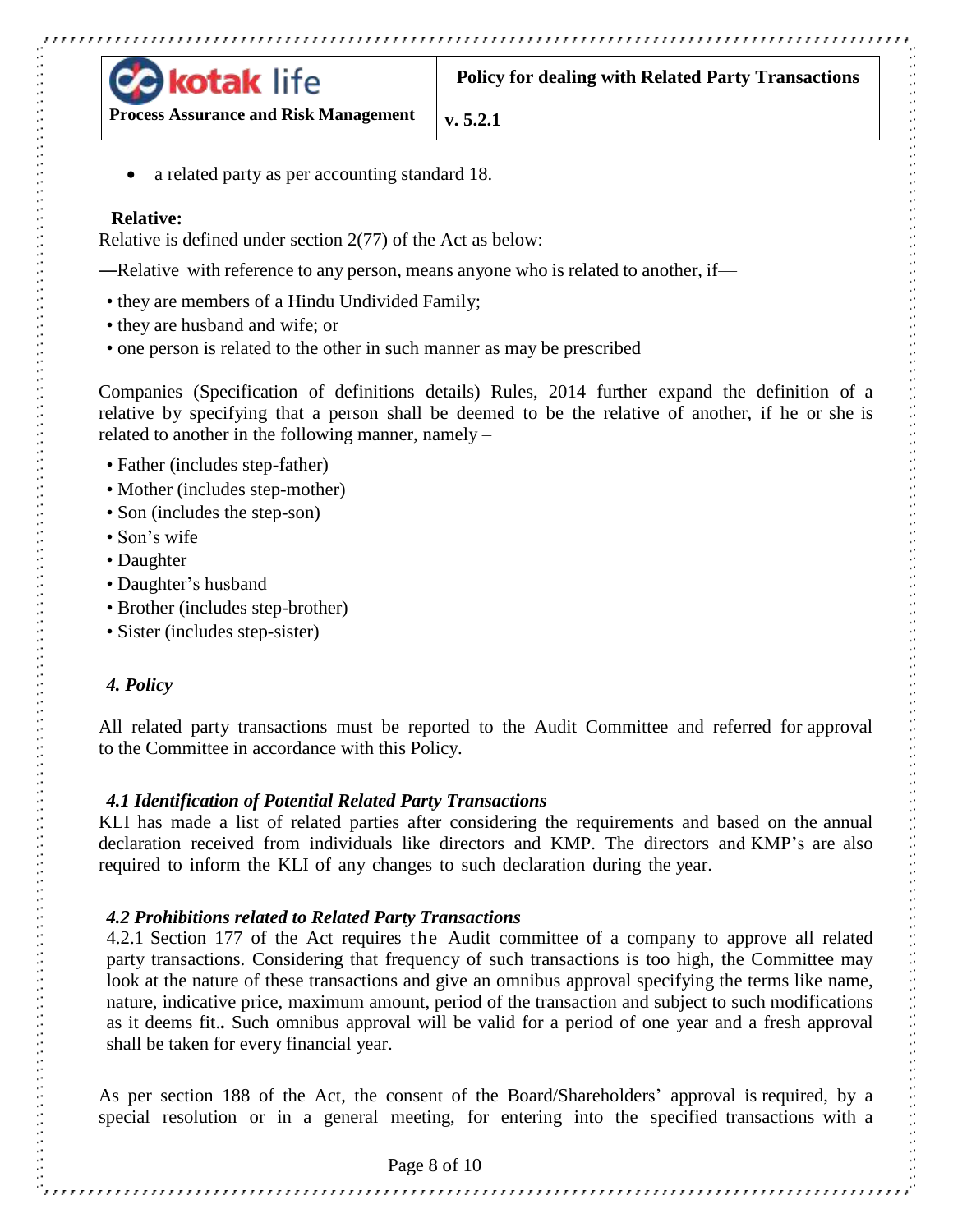

**Process Assurance and Risk Management**

related party, if they are not in ordinary course of business of the Company or at arm's length and exceeds the threshold limits as specified in the Act.

4.2.2 Where the need for a related party transaction cannot be foreseen and aforesaid details are not available, prior approval of Audit Committee will not be required for such transaction subject to its value not exceeding Rs 1 crore per transaction. All such transactions will be placed in the Audit Committee Meeting immediately following after such transaction has been done.

4.2.3 A preference will be given to the group entities for the products offered by them in ordinary course of business, subject to transaction being on arm's length.

**4.3 Review and Approval of Related Party Transactions** All related party transactions will be placed before the Audit Committee for its review and approval subject to 4.2 above.

Any member of the Committee who is a related party will recuse himself or herself and refrain from discussion and voting on the approval of the related party transaction.

To review a related party transaction, the Committee will be provided with relevant information of the related party transaction, including the terms of the transaction, the business purpose of the transaction, the benefits to the KLI, arm's length principles and any other relevant matters.

In determining whether to approve a related party transaction, the Committee will consider the following factors, among others, to the extent relevant to the related party transaction:

- The fairness and arm's length or otherwise of the related party transaction after applying the same basis as if the transaction did not involve a related party;
- The business reasons for the KLI to enter into the related party transaction and the nature of alternative transactions, if any;
- Impact on independence of an independent director of related party transaction;
- Any potential reputational risk issues that may arise as a result of or in connection with the proposed transaction;
- Whether the related party transaction would present an improper conflict of interest for any director or KMP of the KLI, taking into account the size of the transaction, the overall financial position of the director or other related party, the direct or indirect nature of the director's, KMP's or other related party's interest in the transaction and the on-going nature of any proposed relationship and any other factors the Board/Committee deems relevant.

Page 9 of 10

,,,,,,,,,,,